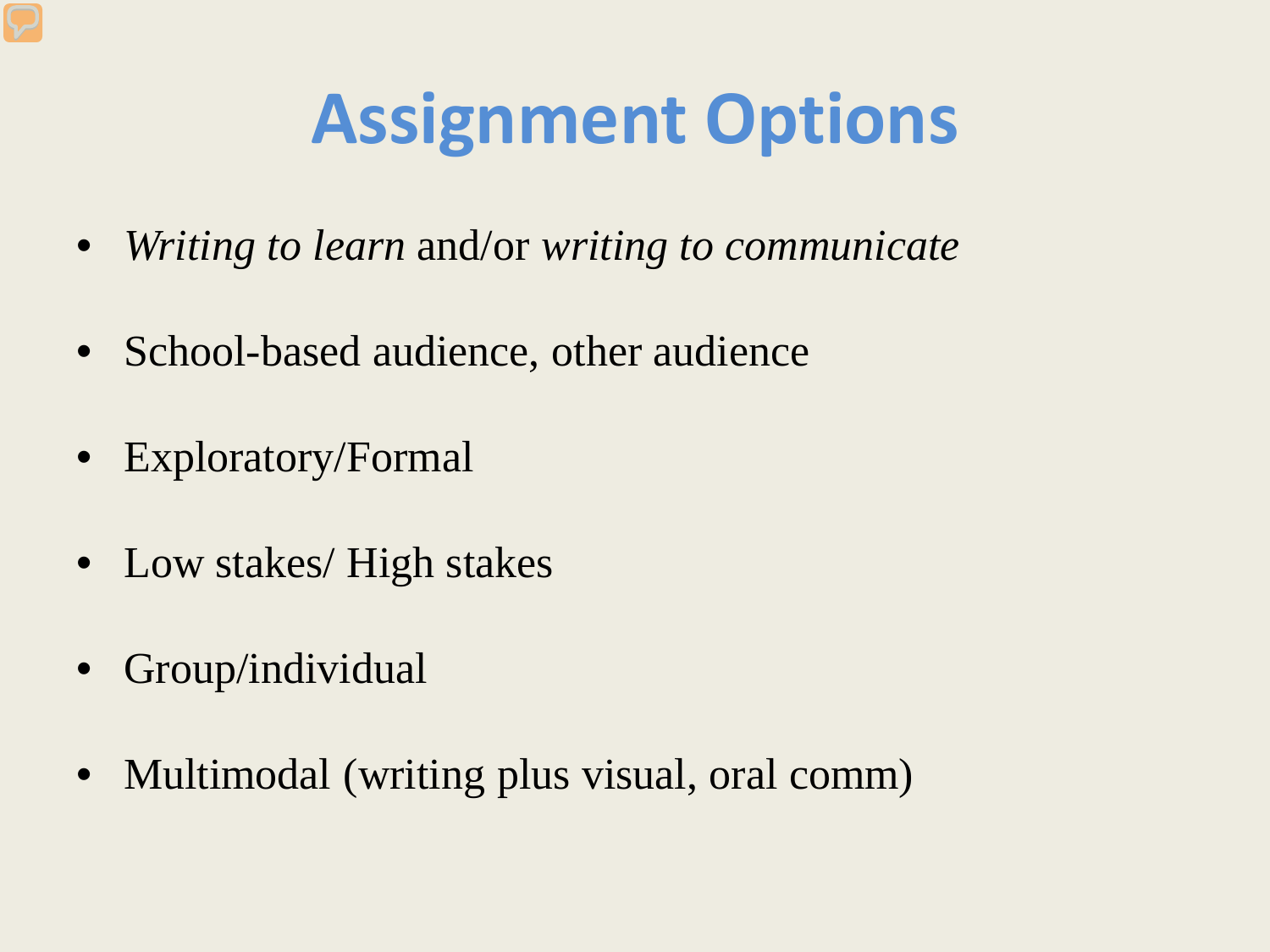#### **Mapping Objectives & Writing Assignments**

*Objective Behavior Writing* 

• Explain x in your own words Understand X • identify positive values of x Appreciate X • Use x effectively to Apply x address a problem Animation with voiceover Reading Journal Textbook unit Encyclopedia entry Promotional Ad Interview expert or enthusiast Product development Research current applications

Advice column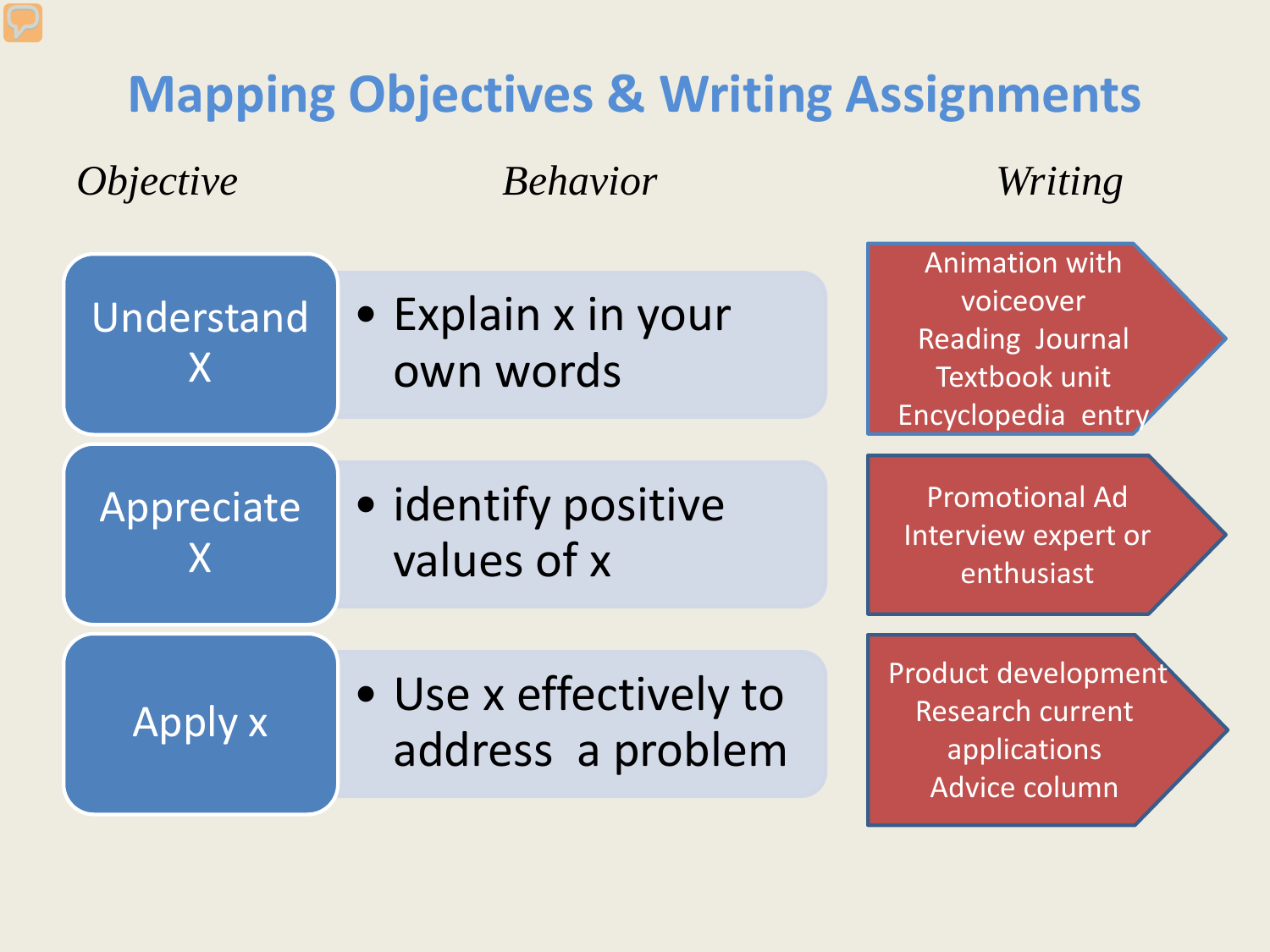#### **Map writing to objectives (20 min)**

*A pre-writing exercise to generate & ideas and get peer feedback*

- List your course objectives / behaviors
- Brainstorm formal (academic and nonacademic) and/or exploratory writing tasks that might support some of these objectives
- With a partner, assess each possibility, noting constraining factors such as course structure, resources, student population, time, etc.
- Select one or two of these assignments for further development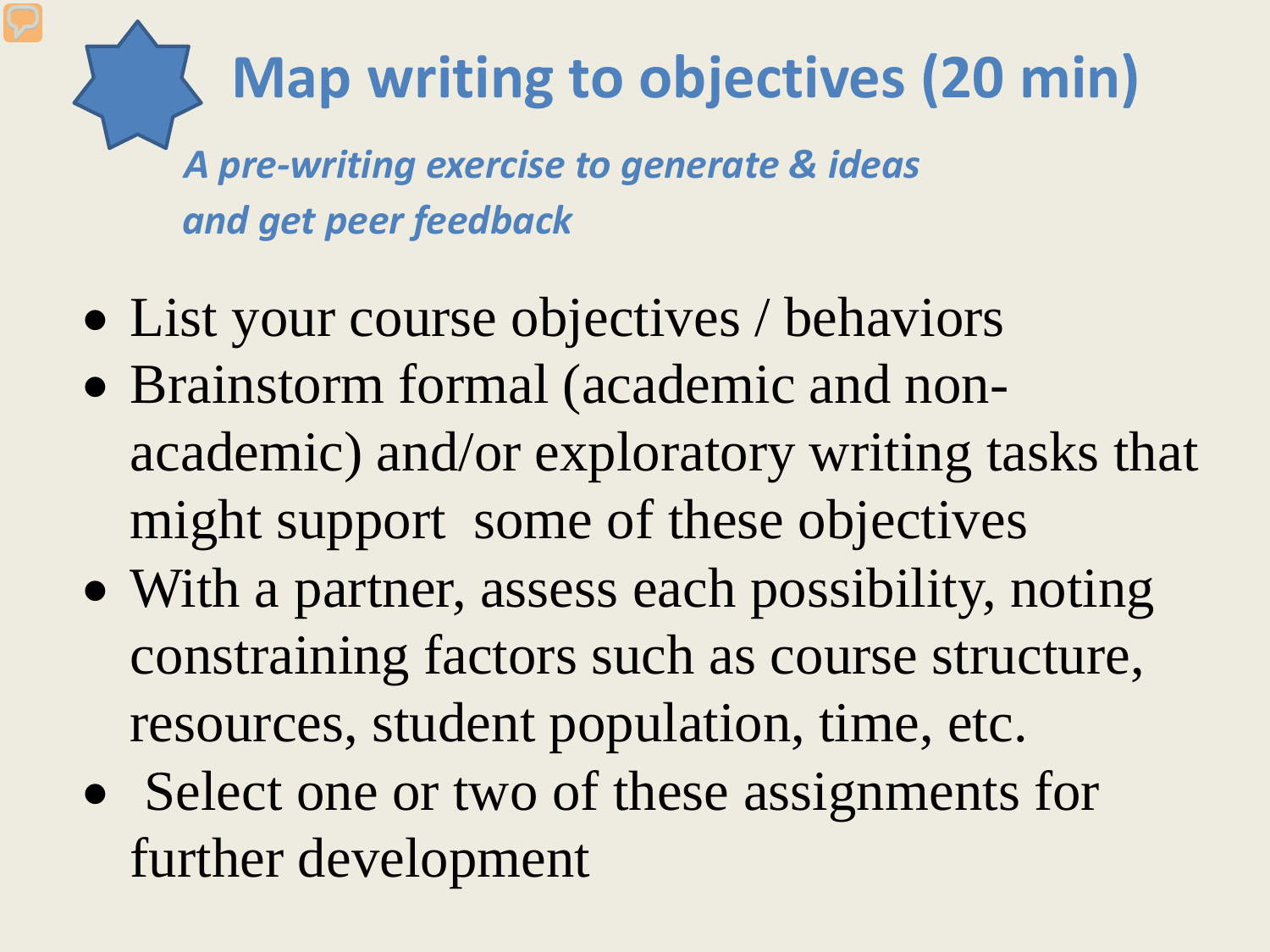### **Assignment Sheets**

#### **Assignment Sheet**

- Writing Task
- Purpose/Audience
- Steps or subtasks
- Due Dates
- Criteria/Checklist
- Other specifications, resources
- *Assign longer papers in stages; reverse engineer it*
- *Provide a rhetorical context (scenario, role play)*
- *Include problem-focused assignments*
- *Test-drive the assignment*
- *Overview in class; ask them questions*
- *Have them evaluate samples*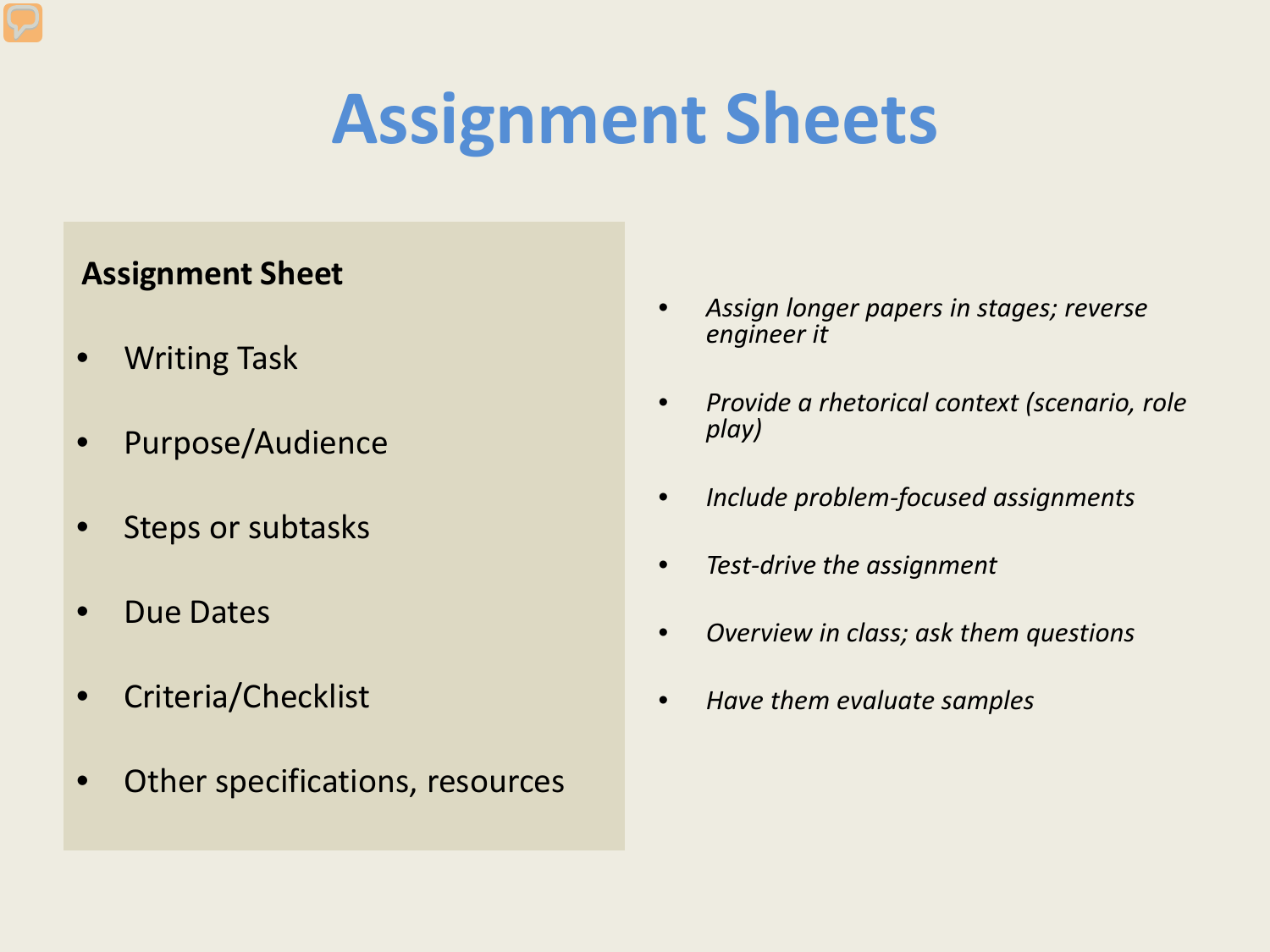## **Scaffolding**

- **Break major assignment into smaller tasks or mini-assignments so students get practice and early feedback.**
- **Provide a framework or structure**
- **Assign to a group to facilitate peer learning**
- **Incrementally increase difficulty of tasks , weaning students from support.**

**EX: Students choose problem A or B and are given two useful sources.**

**1. RSCH PLAN In groups, they propose**  *research questions* **& a** *method for locating more sources* **to address these questions (what key words, databases, primary sources will they use?). 2. ANNOTATED BIBLIOGRAPHY Group writes an annotated bibliography of 8 additional sources (for each entry, a summary plus implications for research questions). 3. OUTLINE Group outlines major headings for lit review , organized by theme or research question. Under each heading, they bullet main findings from sources, with intext citations. 4. DRAFT – Individual team members write** 

**an Introduction of the problem or rsch question/s and they use the group bib and outline to write a lit review on their own. 5 Revised LIT REVIEWS due Class can vote**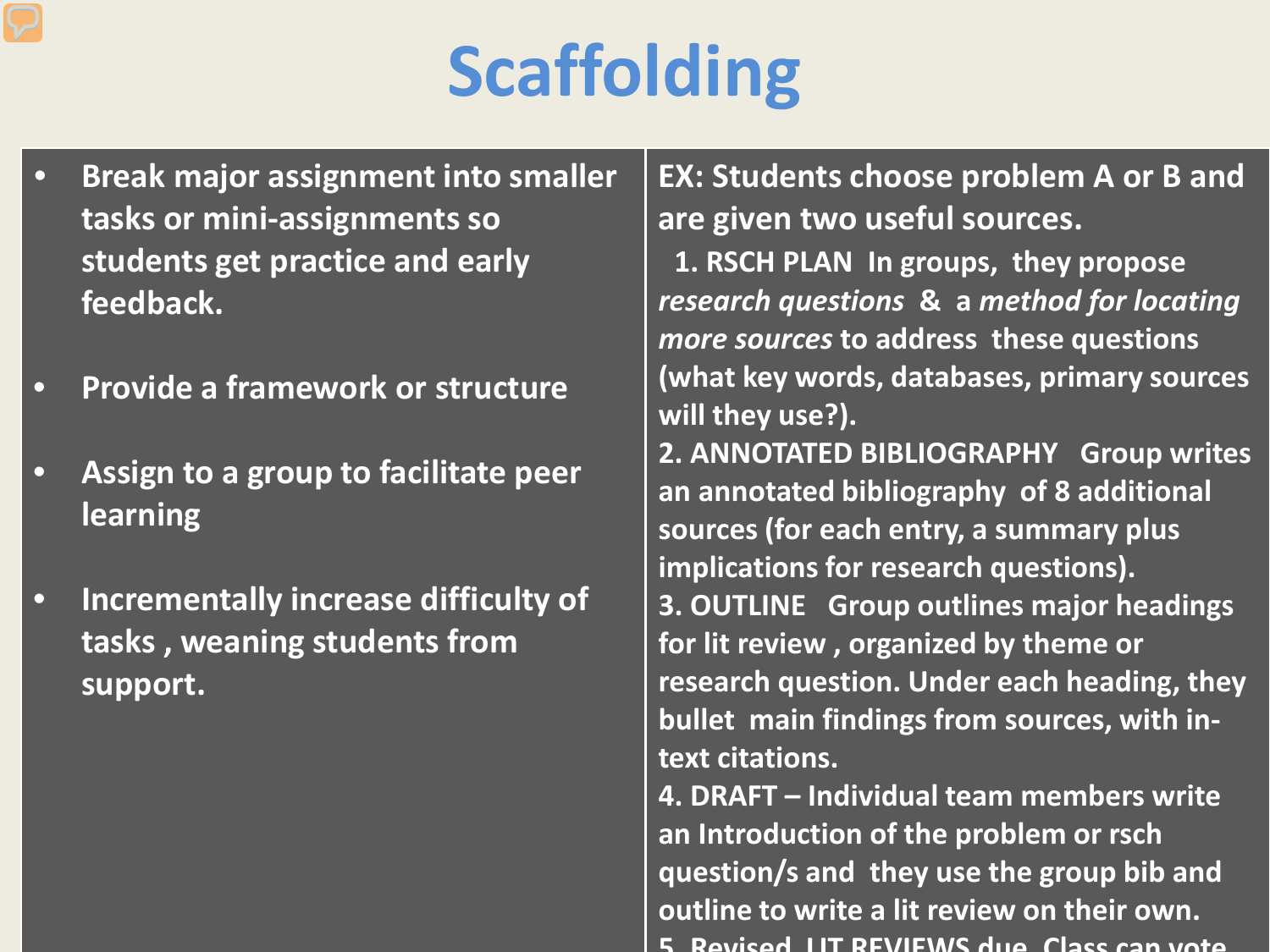#### **Sequencing in a Large Lab Course**

Lab 1 FULL Report Lab 2 FULL Report **Lab 3 FULL Report** Lab 4 FULL Report **Lab 5 FULL Report** Lab 6 FULL Report

70 students

420 **FULL Reports** 

Lab 1 Results Lab 2 Results + Discussion

- Lab 3 Group Methods, PP of **Results, Discussion**
- Lab 4 FULL Report

**--------------**

- Lab 5 Group PP Presentation
- Lab 6 Group FULL Report

#### **49 FULL Reports**

**35 Results 70 Result and Discussion 14 methods and PP slides 14 PP presentations or posters**

**Around 1250 pages plus slides vs. 6300 pages in original sequence!**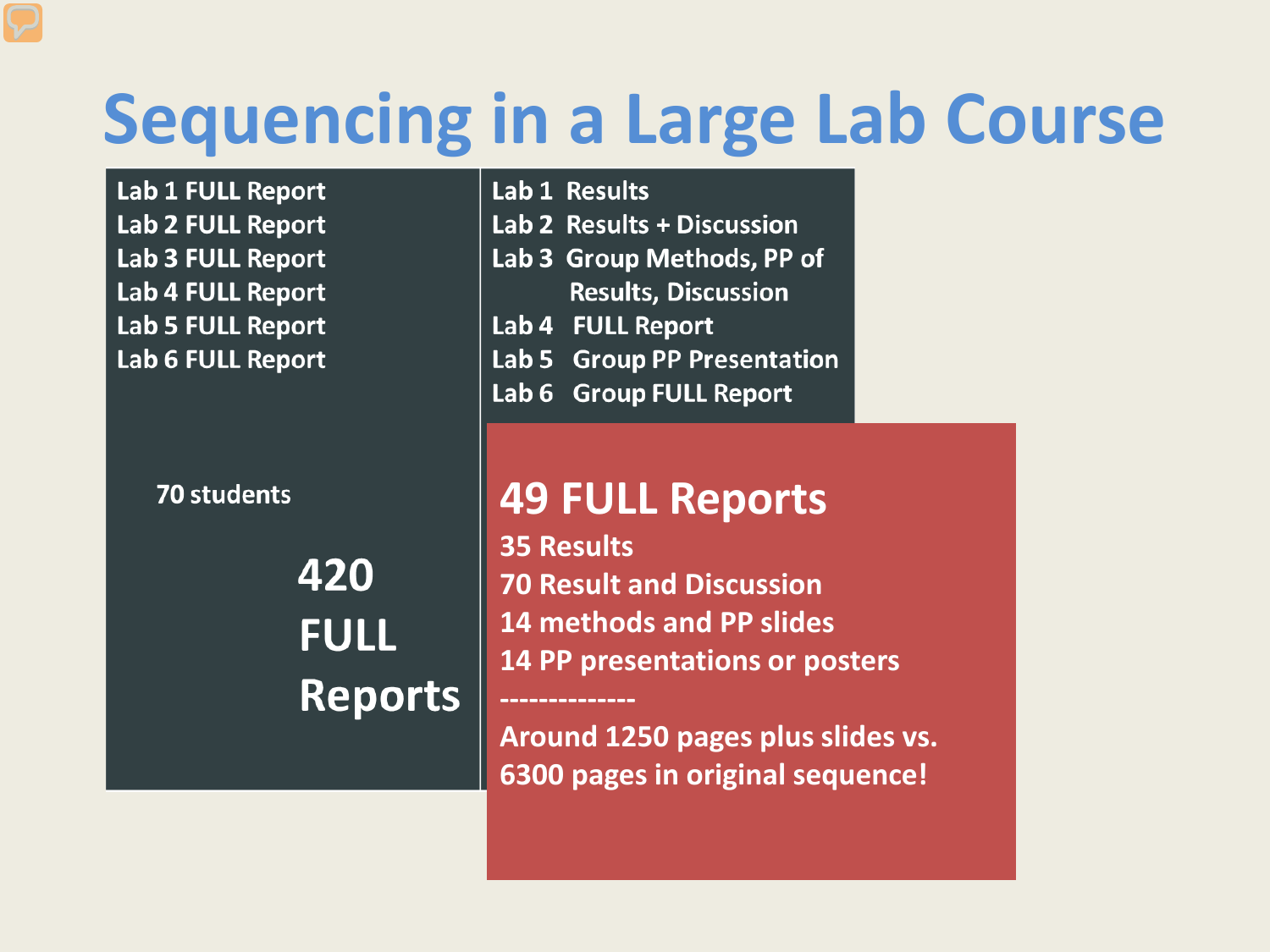

# **Write an assignment**

- Write an assignment sheet
	- Map out due dates & subtasks of the assignment in your schedule
- Test drive it yourself (go through the motions); get feedback.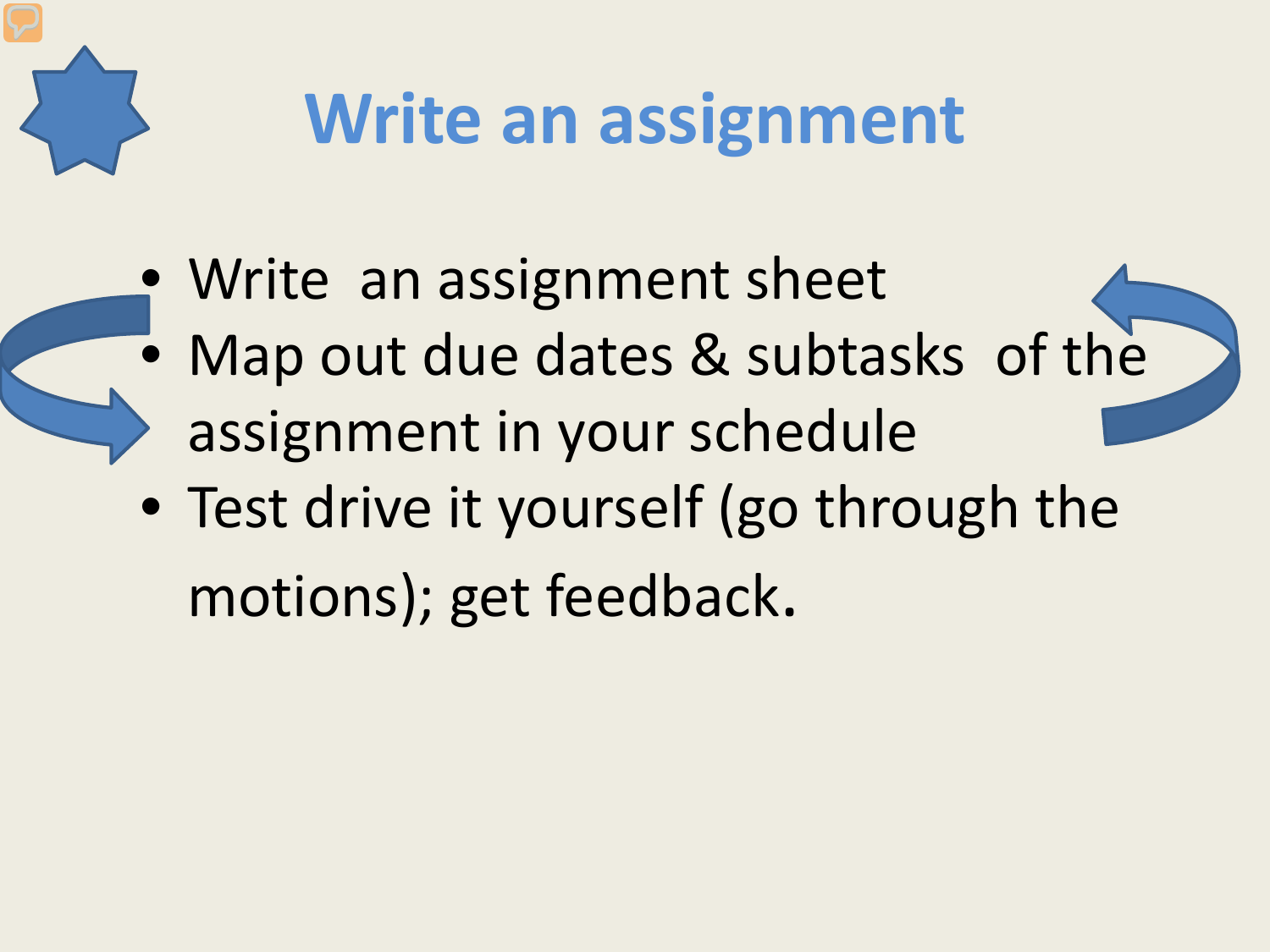#### Formative Assessment

- Do pre and post surveys or compare pre and post performance
- Inventory the whole group of papers—see what aspects they get and which are the weakest
- Design further intervention , more…
	- explicit instruction/ demo in class
	- written guidelines, resources
	- drafts, early feedback (from peers, you, TAs, tutors)
	- group work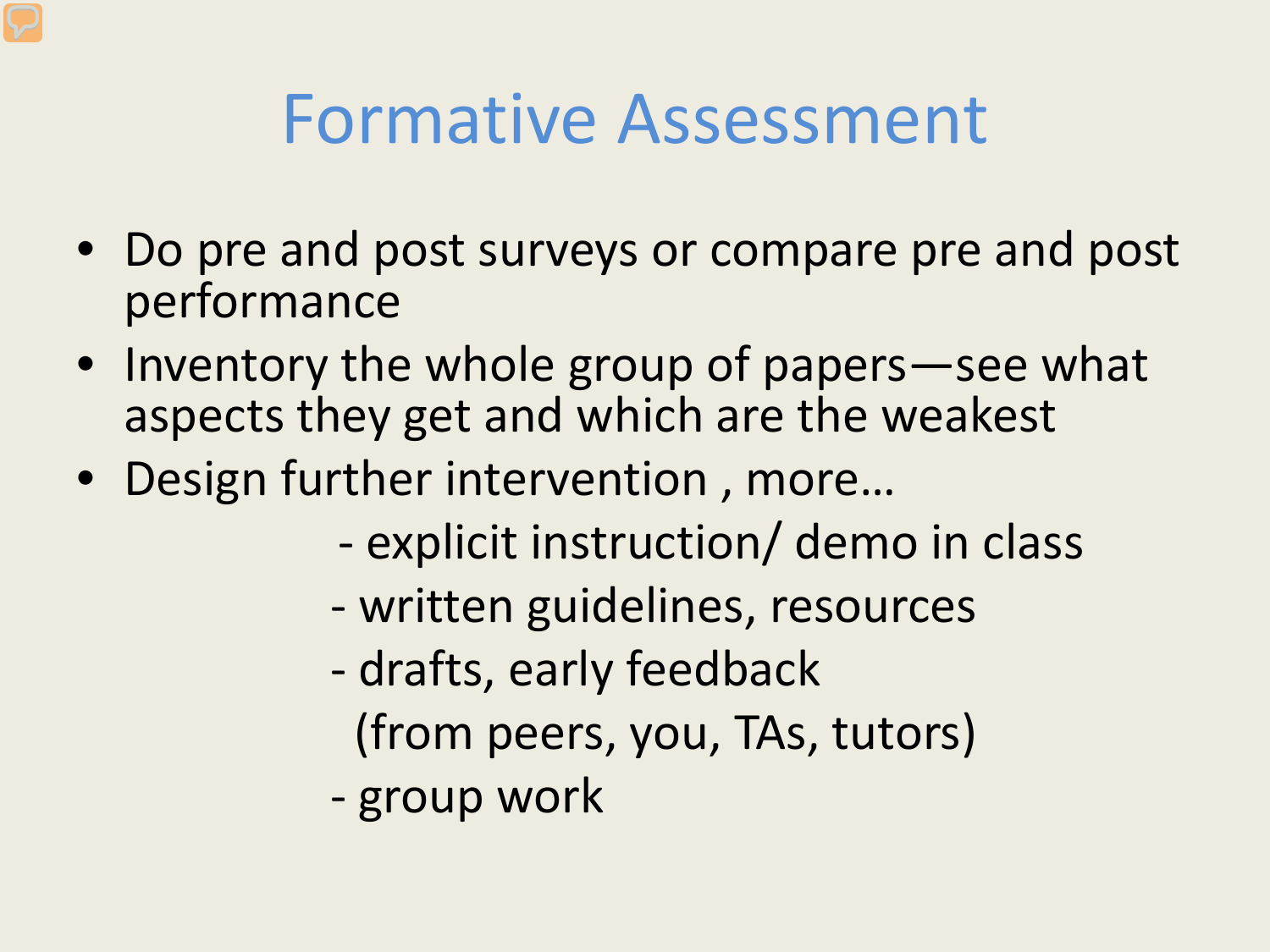#### **Making writing visible in the syllabus and schedule**

- Explain the role of writing in your course or in the field in your syllabus. Put writing resource information and disability and plagiarism policies pertaining to writing on the syllabus. Consider extra credit for writing center tutoring or help sessions.
- Note writing due dates in the schedule; note draft return dates (these are YOUR deadlines for grading!) to help you manage the paper load and give students time to respond/revise.